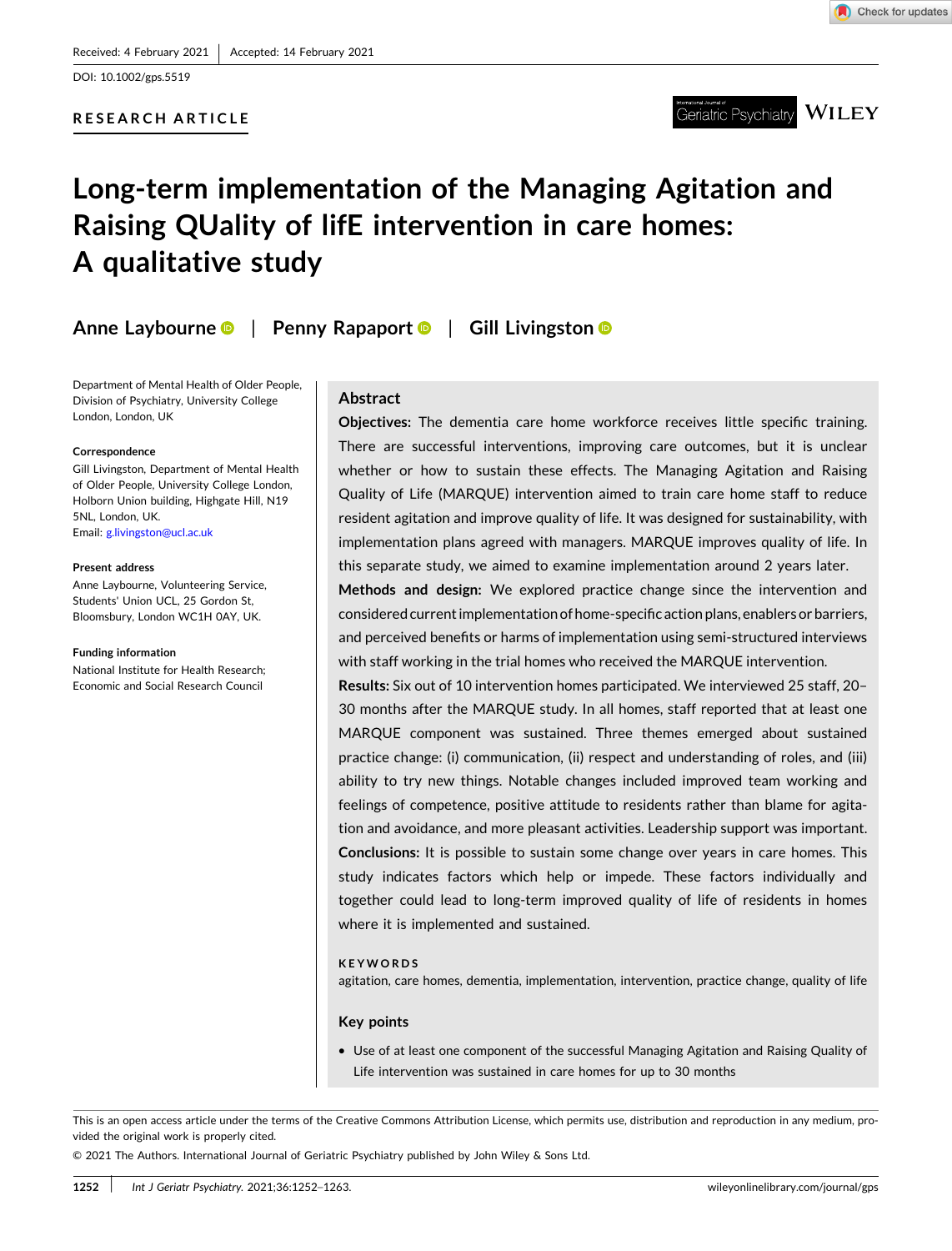- **1253**Geriatric Psychiatry  $\sqrt{\text{NILEY}}$ 

- � Change was seen in the areas of communication, staff respect and understanding of the roles of others, and the ability to try new practices
- This adds to broader understanding of the factors that impact upon the ongoing implementation of psychosocial interventions

# **1** <sup>|</sup> **INTRODUCTION**

Globally, the number of people living with dementia is expected to reach 152 million by  $2050^1$  with 60% living in low- to middle-income countries.<sup>[2](#page-7-0)</sup> In some countries, many people with dementia live in care homes. In the United Kingdom, for example, around a third of 1.6 million people with dementia are expected to be living in a care home, so that social care costs will triple to  $£45.4$  billion.<sup>3</sup> Nevertheless, in many countries, the workforce often has little training, despite being pivotal to the care of older people. Carers work within a challenging and complex system, caring for people with highly complex health and care needs.<sup>[4](#page-8-0)-6</sup>

There has therefore been considerable focus on designing and evaluating evidence‐based interventions, to improve outcomes for residents living with dementia and sustaining them with enabling and reinforcing strategies embedded in the system.<sup>[7](#page-8-0)</sup> Recent randomised controlled trials (RCT) had short‐term outcomes, Wellbeing and Health for People with Dementia (WHELD) improved quality of life and agitation, $<sup>8</sup>$  $<sup>8</sup>$  $<sup>8</sup>$  and Managing Agitation and Raising Quality of Life</sup> (MARQUE) improved quality of life but not agitation.<sup>9</sup> In contrast, EPIC (Dementia Care Mapping) did not change agitation or quality of life<sup>[10](#page-8-0)</sup> and BEYOND, educational and symptom management in people with young onset dementia did not improve agitation, reduce psychotropic prescription or decrease other neuropsychiatric symptoms.<sup>[11](#page-8-0)</sup>

We do not know whether interventions enhance long-term outcomes. Changes in staff practices may not be sustained, $12$  barriers include poor communication and organisational constraints in the complex care home setting.<sup>13,14</sup> Encouragingly, qualitative investigation following the WHELD intervention found that staff had continued to use a range of intervention activities and processes 9– 12 months later. $15$  Factors influencing this sustained change were 'recognising the value' of the approach for all; 'being well practised' with enough support to consolidate skills and 'taking ownership of the approach'. Similarly, during development of a measure to support comprehensive assessment of people living with dementia in care homes, the implementation requirement identified was leadership, through supervision and care planning, thus indicating value.<sup>[16](#page-8-0)</sup>

This study follows on from MARQUE, a cluster RCT, involving 20 care homes in London, Cambridgeshire, and Buckinghamshire to examine the effectiveness of a complex manualised staff training intervention.<sup>[9](#page-8-0)</sup> As the agents of change were staff and managers,  $17$  we explore from the staff perspectives whether and to what extent after the trial staff continued to use what they had learnt or sustain any changes into day‐to‐day practices.

## **2** <sup>|</sup> **METHOD**

## **2.1** <sup>|</sup> **Ethical considerations**

The National Research Ethics Service Committee, London, approved the trial and follow‐up amendment (14/LO/0697, trial registration ISRCTN96745365). Participants provided written informed consent.

## **2.2** <sup>|</sup> **Intervention**

In the original study, the intervention was delivered by two trained and clinically supervised psychology graduates to all day-shift care staff. MARQUE comprises six manual‐based interactive sessions (see Table [1](#page-2-0) for details of session content).

Staff filled in and kept completed manuals and links to relaxation techniques. MARQUE aimed to make, embed and sustain change through staff practising techniques between sessions and introducing a variety of heuristics and tools to stimulate change, such as a game to get to know the resident's preferences Call-To-Mind, an acronym with template forms (Describe, Investigate, Create, Evaluate[DICE]) to address the causes of and help people who showed agitated behaviour and online relaxation tools. Staff developed implementation or action plans during the final session based on what had worked for them. These written plans were discussed and agreed with the home manager by trial staff. In‐ home supervision followed the sessions for up to 6 months after randomisation where facilitators and a clinical psychologist helped embed the practices.

#### **2.3** <sup>|</sup> **Care homes recruited**

The RCT eligibility criteria were registered care home, up to 2‐hr public transportation from UCL, no plans to close within 12 months, not currently participating in another intervention study, and care home agreement to make the training sessions mandatory for all direct care day staff.<sup>9</sup> Ten were randomised to intervention and 10 to usual care. Laybourne (AL) followed up with the 10 treatment homes. We show home characteristics in Table [2.](#page-2-0)

The average home size was 47 residents (range 26–76); 8 were privately owned, 9 registered dementia homes, and all were rated 'good' by the sector regulator, the Care Quality Commission, at the time they were recruited.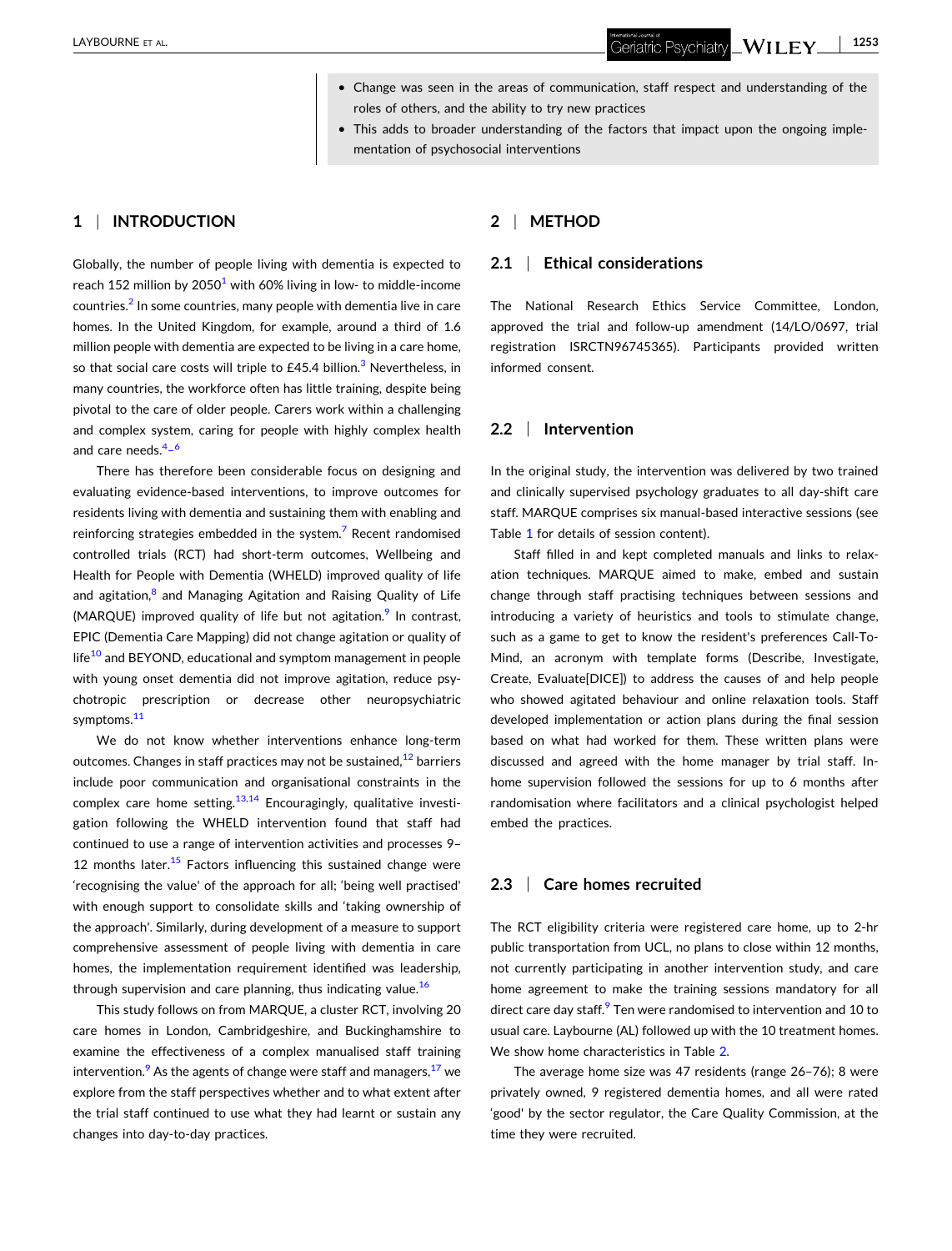**TABLE 1** Overview of MARQUE

sessions and tools<sup>[9](#page-8-0)</sup>

 $N$  if it for a layer produced some of  $\sim$  LAYBOURNE et al.

#### **Session 1: Getting to know the person with dementia**

This session included psychoeducation about education and staff experiences of managing agitation, including what works. It introduced the key theme that getting to know and understand the person with dementia can help staff to manage and prevent agitation from occurring. The session included a game, Call‐To‐Mind, to find out what the person living with dementia enjoyed doing and included a focus on managing the stress that caring can bring.

#### **Session 2: Pleasant events**

<span id="page-2-0"></span>**1254**

This session focused on the importance of pleasant events for residents. It included a focus on how to plan for and include residents living with severe dementia and how to build activities into day‐to‐day care. The session introduced the idea that even small interaction could be pleasant events.

#### **Session 3: Improving communication**

This session discussed communicating with people living with dementia, with a particular focus on how to respond when residents are distressed. It also included discussion and exercises on effective communication with the team and with relatives.

#### **Session 4: Understanding agitation**

This session introduced the DICE approach, $18$  focusing on describing and investigating episodes of agitation. The content is framed in terms of recognising and understanding the unmet needs of residents with agitation.

#### **Session 5: Practical responses and making a plan**

This session focused on creating strategies to manage agitation, including practical and environmental changes and when to ask for additional help. The session also introduced the importance of building these strategies into a plan that can be evaluated.

#### **Session 6: What works? Using skills and strategies in the future**

This session recapped on earlier sessions and focused on what staff had found useful and what worked. It included the development of specific action plans, individual to each home, to enable to continue to use helpful strategies and approached and to inform the supervision phase of the intervention.

#### **Supervision**

Team members met with the care home manager in each home to ensure they agreed with the plan and set up supervision and troubleshooting meetings to support the implementation of action plans.

Abbreviations: DICE, describe, investigate, create, evaluate; MARQUE, Managing Agitation and Raising Quality of Life.

| Home           | <b>Funding</b> | <b>Type</b>    | Dementia registered | <b>CQC</b> rating    | <b>Size</b> |
|----------------|----------------|----------------|---------------------|----------------------|-------------|
| $\mathbf{1}$   | Charity        | Personal care  | <b>Yes</b>          | Good                 | 26          |
| $\overline{2}$ | Private        | <b>Nursing</b> | Yes                 | Good                 | 33          |
| 3              | Private        | Personal care  | <b>Yes</b>          | Good                 | 43          |
| $\overline{4}$ | Private        | <b>Nursing</b> | <b>Yes</b>          | Good                 | 37          |
| 5              | Private        | Personal care  | Yes                 | Good                 | 43          |
| 6              | Private        | <b>Nursing</b> | <b>No</b>           | Good                 | 61          |
| 7              | Private        | <b>Nursing</b> | <b>Yes</b>          | Good                 | 76          |
| 8              | Private        | <b>Nursing</b> | <b>Yes</b>          | Good                 | 52          |
| 9              | Charity        | Personal care  | Yes                 | Requires improvement | 40          |
| 10             | Private        | <b>Nursing</b> | Yes                 | Good                 | 64          |

#### **TABLE 2** Home characteristics

## **2.4** <sup>|</sup> **Interview**

We asked managers of care homes to agree to the care home's participation. They asked individual staff to meet with researchers. We explained we wanted a varied sample with different roles and demographic characteristics. Researchers then gave identified willing staff an information sheet and asked if they would participate in digitally recorded interview and subsequently obtained written informed consent. We purposively gathered a sample with diverse demographic characteristics and roles. We asked staff about practice change from MARQUE around 2-year post-trial (20-30 months) using semi‐structured individual or group interviews which focused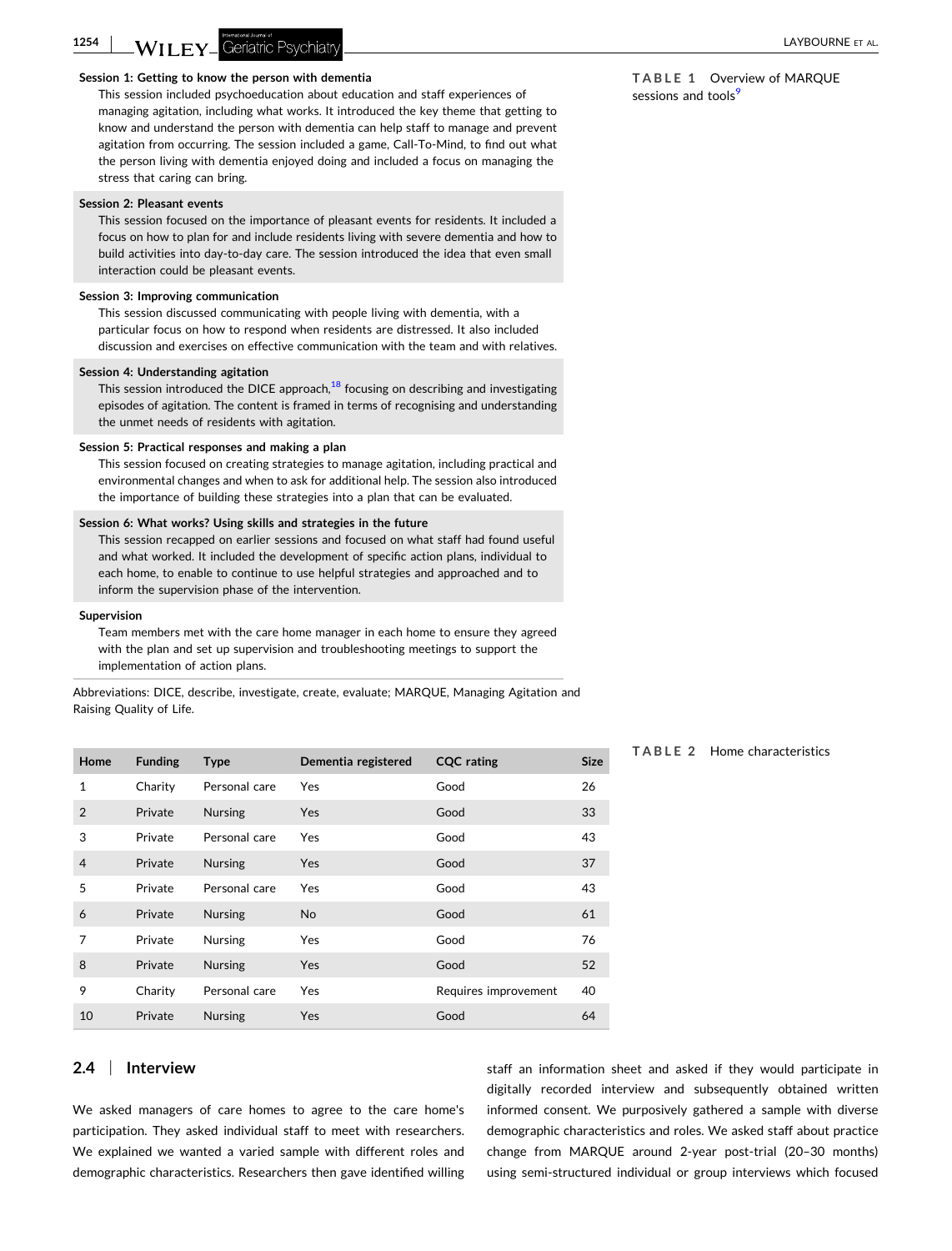on the action plans made on the home (Appendix [1](#page-8-0)); whether and how these plans or any actions not in the plans had taken place or what might have prevented it. Using open-ending questioning, we asked whether plans were currently being implemented, what enabled or hindered any continued implementation, and if there were perceived benefits or harms to implementation. To reduce bias in responses, it was emphasised that AL neither designed nor delivered the intervention and she asked for examples when staff suggested MARQUE was being implemented. Participants were encouraged to be critical and offer negative as well a positive views and feelings.

# **2.5** <sup>|</sup> **Analysis**

We anonymised transcribed data and used NVivo 12 to manage data and code. We used thematic content analysis $19$  employing a constant comparison method of coding and analysing data through three stages<sup>20</sup>: open coding (examining, comparing, conceptualising, categorising data); axial coding (data re‐organisation into groupings according to relationships and patterns within categories) and selective coding (identifying and describing the core concepts and themes). AL familiarised herself with the data and identified key words, trends, themes and ideas to help outline the analysis. AL and Livingston (GL) open coded two transcripts independently, comparing coding and developing a coding framework. AL carried out open and axial coding on remaining transcripts. Through regular discussion, AL and GL completed selective coding and identified the major concepts and phenomena. The positionality of the authors to the MARQUE trial: social gerontologist, study manager (AL); clinical psychologist, trial co-lead, MARQUE co-designer and clinical psychologist (PR); MAR-QUE designer, old age psychiatrist, principal investigator (GL).

## **3** <sup>|</sup> **RESULTS**

Six homes agreed to follow‐up, two declined because they lacked the time and two did not respond. Non‐participating homes did not differ from others in planned action, size or provider type. We interviewed 25 staff (22 female), 5 individually and 20 across six grouped interviews, with a mean age of 53.3 years (range 22–64, median = 57 years). All had received MARQUE training and their roles were: administration ( $n = 1$ ), activity coordinator ( $n = 4$ ), carer ( $n = 5$ ), manager, including unit or deputy management ( $n = 5$ ), nurse ( $n = 4$ ) or senior carer ( $n = 6$ ). In all homes, staff reported that at least one MARQUE component was sustained (Table [3\)](#page-4-0).

MARQUE implementation was often patchy, and this was thought to be because of staff turnover affecting communication of new learning and process and the ability to try new things. In one home, a senior carer said that many staff trained by the MARQUE team had left and thought this was why only one action plan was now implemented. We found three main themes: (i) communication, (ii) respect and understanding of roles and (iii) ability to try new things.

Table [4](#page-5-0) has been split into parts a–c, presenting illustrative quotations by theme.

# **3.1** <sup>|</sup> **Communication**

The creation of a common language and a shared action plan meant communication was easier. More staffin a broader range of roles spoke at meetings and handovers. Two‐way communication increased, especially between different grades of staff. There was greater collaboration between team members when responding to the behaviour of residents, and staff had found new ways to discuss and respond to distressed residents. They worked more closely together and a culture of solving problems together, supporting each other and sharing what works emerged. New learning about dementia was also generalised and used to consider how to help residents with visual, auditory or speech impairments even if they did not have dementia.

Team members continued pre‐training practice of communicating via 'corridor catch ups', now supplemented by using the DICE forms to address the causes of and help people who showed agitated behaviour and Call-To-Mind to learn and record what residents enjoyed (Table [1\)](#page-2-0). Carers in some homes provided written documentation of strategies including pleasant events that worked to relieve resident distress but not always through the DICE forms. Staff also verbally shared information using the DICE format of trying to understand a problem, considering and trying solutions and evaluating their effect. Two homes added DICE to the electronic care planning system.

MARQUE manuals and tools provided physical ways for trained staff to communicate the training to new staff. In one home, for example, new staff received manuals in their induction pack. Staff were unsure whether this was enough and asked about for MARQUE top‐up sessions. In another home, there was verbal training through team meetings with new members of staff to explain the manuals. In a third home, the deputy manager as training lead, incorporated MARQUE methods into the existing training programme. However, a senior carer thought that new staff needed to receive the same MARQUE training as the others.

## **3.2** <sup>|</sup> **Respect and understanding**

There was increased mutual understanding of workforce roles and respect and acknowledgement of skills, knowledge, and experiences of colleagues. One manager talked of how some staff at higher grades were surprised at how much junior staff knew about the residents and their care. A nurse‐lead, reported to be at times impatient and formidable to junior staff, was now more patient and seen to understand that carers can find some situations of care intimidating.

Staff reported increased respect from external health and social care professionals around how they managed behaviour of residents and how residents' behaviour had improved. In one home, a nurse felt that the GP had been impressed by her reaction when a resident hit her. The nurse stopped the clinical conversation with the GP in a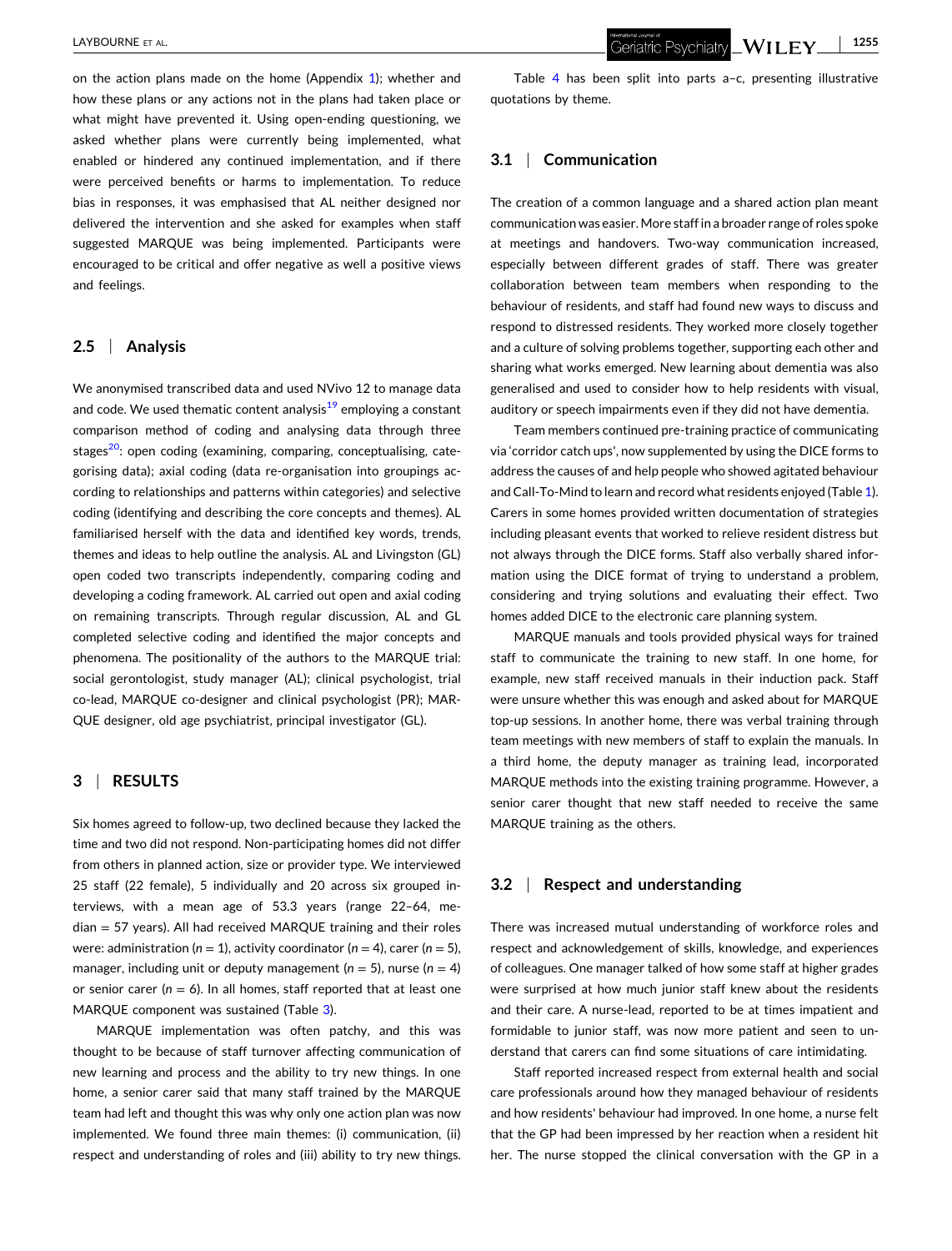- LAYBOURNE ET AL.

<span id="page-4-0"></span>**TABLE 3** Summary of MARQUE components being used in individual homes up to 2‐year post‐intervention

|                               | <b>MARQUE component</b> |             |                        |               |                |                          |
|-------------------------------|-------------------------|-------------|------------------------|---------------|----------------|--------------------------|
| Care home site number $(N^a)$ | Call-To-Mind            | <b>DICE</b> | <b>Pleasant Events</b> | Communication | Relaxation     | Using any techniques (%) |
| A (4)                         | $X_{p}$                 | X           | $\sqrt{\mathsf{T}}$    | X             | Χ              | Yes (17)                 |
| B(7)                          |                         | $\sqrt{ }$  | $\sqrt{ }$             |               | $\sqrt{ }$     | Yes (100)                |
| C(5)                          |                         |             | $?^{\mathsf{c}}$       | 2             | $\overline{?}$ | Yes (40)                 |
| D(4)                          | $\overline{?}$          |             | ?                      |               |                | Yes (60)                 |
| E(4)                          |                         | ?           | $\sqrt{ }$             |               |                | Yes (83)                 |
| F(1)                          |                         | $\ddot{?}$  | $\ddot{?}$             | ?             | $\ddot{?}$     | Yes (20)                 |
|                               | 4/5                     | 3/4         | 3/3                    | 3/4           | 3/4            |                          |

Abbreviations: DICE, describe, investigate, create, evaluate; MARQUE, Managing Agitation and Raising Quality of Life. <sup>a</sup>Number of respondents.

<sup>b</sup>No longer happening.

<sup>c</sup>Unclear whether still happening; **¶**currently happening in home.

communal area of the home to identify the behaviour trigger and solve it. A previously aggressive resident had been frequently considered by a multidisciplinary health team to understand and reduce their behaviour. This resident's behaviour had completely changed following the work carers had done to engage them better. The resident was no longer distressed and this staff member discussed their pride, and how impressed the social worker was by their skill.

Finally, there was evidence of an increased understanding of individual roles and that of others. The activity coordinators thought care workers now understand that their role was not only care tasks and much more frequently implemented pleasant events. There was much more resident activity than before when activity coordinators were not working, at weekends or evenings. In two homes, carers had devised their own activities schedule of low‐level, everyday activities. This complemented the activity coordinator activities which tended to be whole‐home, complex events.

#### **3.3** <sup>|</sup> **Ability to try new things**

Carers' attitudes towards distressed behaviours changed, with carers seeing it less as the resident's 'fault' and more as an expression of need. Carers reported that they persevered and were creative in trying to find solutions to residents' distress. Care teams went further than before—one resident left her room for the first time in months after carers made a sustained effort as part of MARQUE implementation. Carers less often avoided residents presenting with agitated behaviour, feeling they now had strategies.

Staff felt that implementing these strategies from MARQUE enabled them to use less psychotropic medication, to find new ways to care for residents and personalise care. Some reported that the new skills and knowledge from MARQUE meant that staff felt abler to tackle difficult situations with residents themselves instead of relying on local community mental health teams. One way was through using Call-To-Mind to find what residents enjoyed, then using pleasant events. Staff reported individualising care through more personalised

activities, such as creating a box with objects associated with being a doctor for a resident who was a retired medic.

There was evidence, however, that if practice changes were not acceptable to staff, then practice was intermittent or stopped altogether. In one home, there was a new plan to move staff around different areas of the home so they would know all the residents. Senior staff wanted this to be done more frequently and spoke of needing to persuade, prompt and remind staff of the importance of this. Carers resisted, reporting it meant tasks took longer and they were unfamiliar with the residents' needs and the procedures of the unit.

Homes tried hard to keep action plans going but were sometimes unable to shift to an alternative but equivalent action when faced with barriers. This happened in one home, where part of the action plan to provide a pat‐dog service. This had been very successful in the short term, but then the service became unavailable. A replacement dog-patting service was unavailable. Staff did not appear able to consider alternatives or amendments to this pleasant events action plan. However, in another home, the music playlist action plan developed by staff, was amended. After initially using the playlist, staff decided they wanted to have multiple playlists for residents' individual tastes and background. They used the skills developed through working with the facilitators to make new, more appropriate playlists.

Leadership support was an enabling factor for staff to try new things. Home managers supported action plans from the beginning, including changes made to the environment to accommodate plans. In one home, the manager made a room available so staff could listen to and follow relaxation. In two other homes, lead staff took a lead in driving the new plans and in maintaining enthusiasm, and interest in them. However, when one of the leads left implementation declined.

# **4** <sup>|</sup> **DISCUSSION**

This is the first study with such a long-term follow-up that shows continuing implementation of a research intervention after the original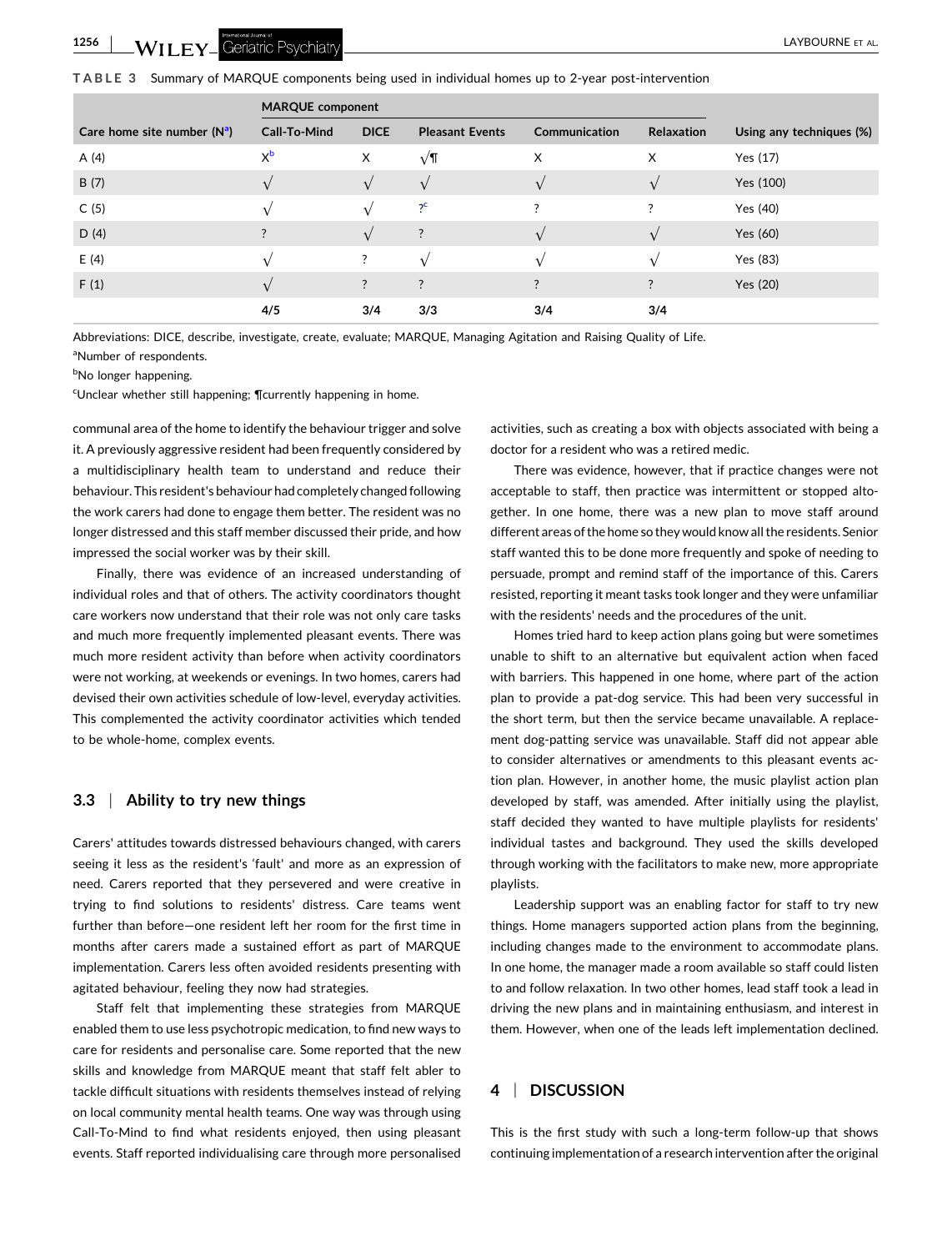# <span id="page-5-0"></span>**TABLE 4** Illustrative quotations and theme[sa](#page-6-0)

International Journal of<br>Geriatric Psychiatry **\_WILEY\_** - **1257**

| $\overline{a}$ $\overline{b}$ and $\overline{c}$ and $\overline{c}$ and $\overline{c}$ and $\overline{c}$ and $\overline{c}$ and $\overline{c}$ |                                                                                                                                                                                                                                                                                                                                                                                                                                                                                                                                                                                                                                                                                                                                                                                                 |
|-------------------------------------------------------------------------------------------------------------------------------------------------|-------------------------------------------------------------------------------------------------------------------------------------------------------------------------------------------------------------------------------------------------------------------------------------------------------------------------------------------------------------------------------------------------------------------------------------------------------------------------------------------------------------------------------------------------------------------------------------------------------------------------------------------------------------------------------------------------------------------------------------------------------------------------------------------------|
| <b>Theme</b>                                                                                                                                    | <b>Illustrative quotation</b>                                                                                                                                                                                                                                                                                                                                                                                                                                                                                                                                                                                                                                                                                                                                                                   |
| <b>COMMUNICATION</b>                                                                                                                            |                                                                                                                                                                                                                                                                                                                                                                                                                                                                                                                                                                                                                                                                                                                                                                                                 |
| Two-way                                                                                                                                         | Yes, so after the training, you know, what I noticed everybody discussing their own things with the<br>staff, team member, after this Call to Mind game and the activity relating to all the carers, you<br>know. So two-way communication happened more with the activity with the carer. [B/2/<br>Activities]                                                                                                                                                                                                                                                                                                                                                                                                                                                                                 |
| Collaboration                                                                                                                                   | I see a calmness when they encounter agitationI see more of a collaboration about getting over<br>the hurdle of agitation There's more confidence. The words the staff use is better. The way<br>they rationalise it is better. [D/1/Manager]                                                                                                                                                                                                                                                                                                                                                                                                                                                                                                                                                   |
| Beyond dementia                                                                                                                                 | And at the end of the day it's not with only people who suffering dementia, it's people with, you<br>know eye vision problems, people who find it hard to speak, hard to hear. So I think that it<br>covers everything. It's the base of everything. [B/2/Activities]                                                                                                                                                                                                                                                                                                                                                                                                                                                                                                                           |
| DICE-inspired communication                                                                                                                     | We don't use it in the form manner, but we use it on a day-to-day [basis] really. It's part and<br>parcel of what we do. [D/4/Care]                                                                                                                                                                                                                                                                                                                                                                                                                                                                                                                                                                                                                                                             |
| New starters in the home                                                                                                                        | I've still got the programmes that you gave us. And I'm still using them on training sessions that<br>I'm doing when I do my team meetings. [C/1/Manager]Like when I train them with The<br>company has set up a 'Game of Homes' training and I am the trainer for that. When I'm<br>training, I bring in everything that has been helpful. I bring in the game of Because I like the<br>game of Call to Mind, I like it because that is working perfectly. [B/3/Manager]And those<br>who did this training, maybe they already left the job, and we have new staff here and they<br>haven't done that training. It could be that. Because we have so many old staff who have<br>already left. The new staff, they don't know these things, maybe they need the training again.<br>[C/4/Senior] |
| Team problem solving                                                                                                                            | To find ways, how to deal with a person who is agitated and restless, to help them calm down and<br>relaxbecause of the support of other staff. If this technique doesn't work, you try this<br>technique, or you haven't done this technique, try this one, it works for me. So maybe this<br>time it won't work but try on another day and maybe it will work. So it helps, we share ideas<br>and we share techniques as well with other staff. [C/5/Senior]                                                                                                                                                                                                                                                                                                                                  |
| <b>RESPECT AND UNDERSTANDING</b>                                                                                                                |                                                                                                                                                                                                                                                                                                                                                                                                                                                                                                                                                                                                                                                                                                                                                                                                 |
| Of others and their roles                                                                                                                       | I think [the nurse lead] become a lot more patient with the staff Who didn't understand what<br>was going on [for them at work]. I think that was a big change that I saw. Because this is a<br>very pressurised job at times. And care staff can get scared. [D/1/Manager]                                                                                                                                                                                                                                                                                                                                                                                                                                                                                                                     |
| Respecting knowledge of others                                                                                                                  | So sometimes you just think 'oh well I only know the resident where I'm working' or you think<br>[carers] know just a bit but I think the team were quite shocked. And it was another level of<br>respect for each other some of the team members you just see them going, I didn't know<br>that they knew so much, you know. So I'm like oh really? [E/1/Manager]                                                                                                                                                                                                                                                                                                                                                                                                                              |
| Impressing external professionals                                                                                                               | So [the resident is] completely involved, you know. The social worker was impressed, as well, you<br>know, when they say that guy is in order. [B/2/Activities]                                                                                                                                                                                                                                                                                                                                                                                                                                                                                                                                                                                                                                 |
| Carers adding activities to their role                                                                                                          | You go in [the lounges] sometimes, I have an activity schedule and then I just walk away. I'm like,<br>they don't need me here. I just walk away which is amazing [E/2/Activities]                                                                                                                                                                                                                                                                                                                                                                                                                                                                                                                                                                                                              |
| <b>ABILITY TO TRY NEW THINGS</b>                                                                                                                |                                                                                                                                                                                                                                                                                                                                                                                                                                                                                                                                                                                                                                                                                                                                                                                                 |
| Reduced need for medication                                                                                                                     | One man, he's dead now, was on Lorazepam. So this man has got fluctuating capacity. So we<br>decided to be using the Call to Mind and music. And he was able to tell us so many things. It<br>was then we knew that this man is somebody that likes to attend meetings. So when he's<br>agitated, especially in the morning, [we say] 'Come, let's do ward rounds. Let's go around.' And<br>we'd be talking and we'd be checking around, you know So we didn't use Lorazepam for<br>quite a while for him. No, we didn't, no. [B/1/Manager]                                                                                                                                                                                                                                                     |
| Residents as individuals                                                                                                                        | A/2/Carer: Yes. There's been some good things that came out of it. Especially when they're<br>agitated and you try and get something different for their mind. A/1/Senior: Yes, because each<br>[resident is] different.                                                                                                                                                                                                                                                                                                                                                                                                                                                                                                                                                                        |
| Doing it themselves                                                                                                                             | We used to wait for somebody coming fromoutside. To do validation with usand come and tell<br>us to do 1, 2, 3. But now I think the studies have opened our mind to say, okay, you can do<br>this yourself. [D/2/Nurse]                                                                                                                                                                                                                                                                                                                                                                                                                                                                                                                                                                         |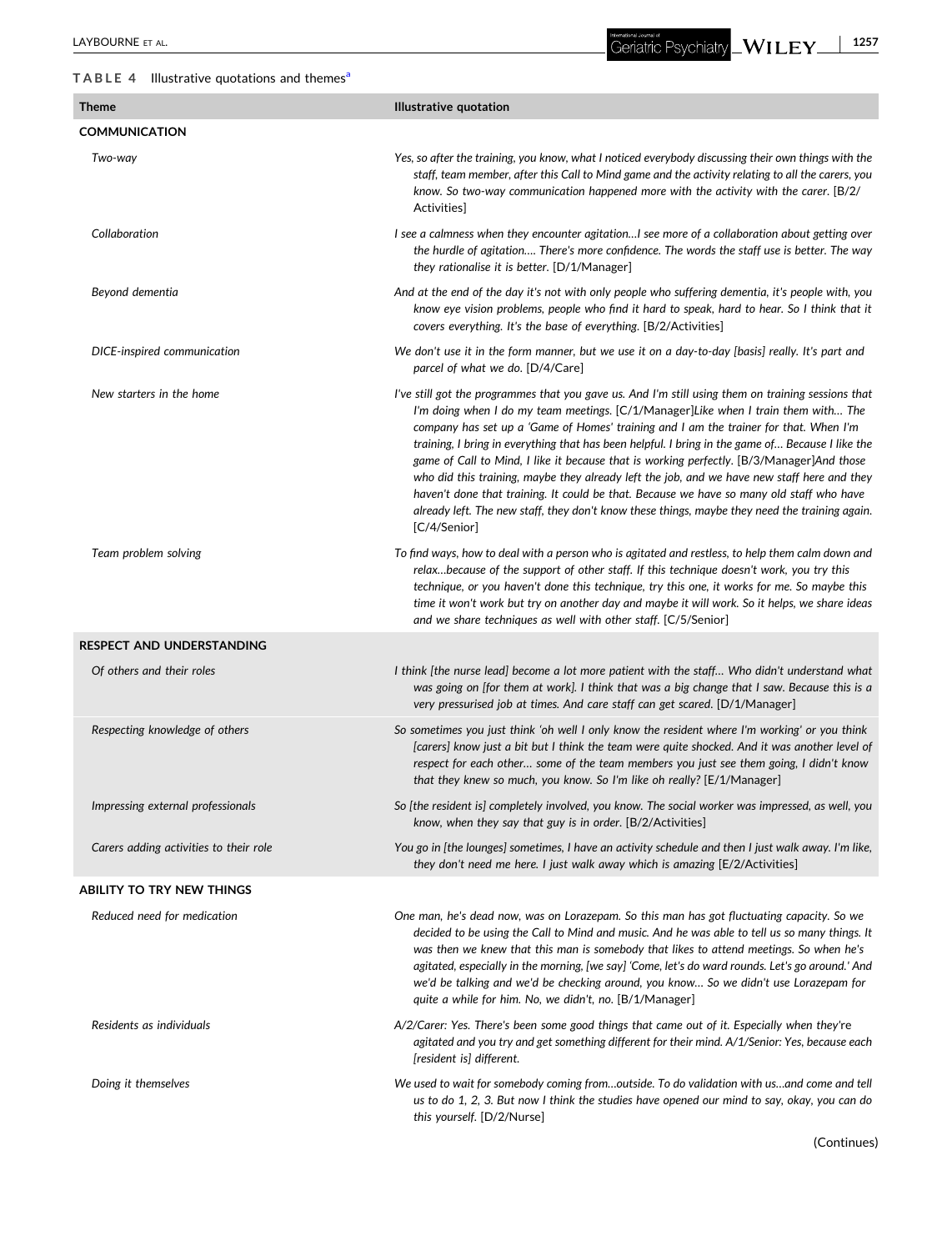<span id="page-6-0"></span>

| <b>Theme</b>                 | Illustrative quotation                                                                                                                                                                                                                                                                                                                                |  |  |
|------------------------------|-------------------------------------------------------------------------------------------------------------------------------------------------------------------------------------------------------------------------------------------------------------------------------------------------------------------------------------------------------|--|--|
| Reluctance to planned change | I find it a bit hard because you get used to working with the same people. And you get used to<br>your residents. So, you going up on another community and you don't If you sort of A<br>resident you haven't worked with before, you don't know, so you have to keep asking people<br>which is a bit frustrating. [E/4/Carer]                       |  |  |
| Leadership support           | Oh, yes, and she was at us all the time, make sure we use it, when she was there, but it's only now<br>it died out a bit because the person who was really leading into it, but I can't do much, it is she<br>that would say, and she herself was really Then she was saying, you have to do this, have<br>you seen them doing this? [F/1/Activities] |  |  |

<sup>a</sup>Single capitalised letter (for care home), a number, and role descriptor, for participants, for example, E/2/care–care is care worker.

study. We interviewed care home staff following the MARQUE trial which found no significant improvement in agitated behaviour but an improvement in resident's quality of life.<sup>[9](#page-8-0)</sup> Staff reported that each home continued to use at least one of the tools from the intervention. In several homes, the materials were used for training new staff, with the intention that the methods becoming part of the culture and 'what we do here'. Staff communicated more about what helped residents, verbally, in writing or on electronic records, with more communication between people at different levels of the home hierarchy. Better communication, knowledge and practice sharing broke down barriers between role types within teams which in turn built better understanding and respect for each other. Staff attitude to residents who displayed agitation was more positive, seeing such residents as having unfulfilled needs and rather than avoid such residents, staff persevered in trying to find ways to help. They also now saw that engaging residents in pleasant activities was part of everybody's role rather than something that only happened during the activity coordinators working week. They perceived that their new skills made a difference and that health and social care staff outside the home noted their improved skills and were very positive about them. Communication with each other, finding success and respect of others meant that they could attempt new strategies, particularly as more staff felt heard, and that care worker's role was more than physical care. Leadership and frontline staff support for the plans facilitated implementation. Staff found that what was useful for residents with dementia also helped to understand and communicate with other residents without dementia.

Our intervention was co‐produced building on evidence of what works for agitated behaviours $^{21}$  $^{21}$  $^{21}$  with input from experts-by-experience as well as interviews with care home staff. $22$  The new practices of working together and supporting each other meant residents lived in a more pleasant environment, leading to improved well‐being.

With the progression of dementia and variation from person to person, high-quality, detailed observational care based on strong interpersonal relationships is essential to dementia care. $^{23}$  $^{23}$  $^{23}$  Personcentred care is central to policy and practice in the United Kingdom; the Care Act (2014) explicitly places the individual at the centre of care processes.<sup>[24](#page-8-0)</sup> We found that MARQUE strategies, including concrete tools, provided structure for all staff, irrespective of grade, to develop more person‐centred interactions with residents. Indeed,

engagement of the wider staff team during complex interventions is an important implementation facilitator.<sup>[25,26](#page-8-0)</sup>

Training which aims for little changes, not large home‐wide 'blanket' activities offers a practical way to personalise care to individuals living with dementia. Planned action including that which focused on emotional and relationship aspects of care was sanctioned by senior management and therefore became legitimate tasks important in realist review of people living with dementia in residential care and hearing-related communication care.<sup>[27](#page-8-0)</sup> This echoes process evaluations where leadership in the form of valuing the intended changes was seen to be an important factor in implementation.<sup>[16](#page-8-0)</sup>

One of the MARQUE aims was to improve communication between staff and with residents and we are encouraged by the staff reporting this, including improving communication, which staff had emphasised was needed $^{22}$  $^{22}$  $^{22}$  and the evidence is that communication reduces agitated behaviour. $21$  Here, teams communicated about shared action plans, common goals developed by staff groups and these underpinned the broader common goal of improving care and coping with residents' distress. This may have been enhanced by a better understanding of roles within the team, central to successful inter-professional working.<sup>[28](#page-8-0)</sup>

An important finding is that staff felt better able to cope and look after residents, in‐house, without usual levels of input from external care professionals. They tried new strategies which sometimes succeeded, which was both rewarding for staff and good for residents. Through DICE, staff were explicitly given permission to fail, if an intervention was evaluated as unsuccessful, they could 'throw the DICE again'. This supports process evaluation findings where individuals' openness to change was important. $29$  Here, staff demonstrated a confidence and openness to creativity. These changes may partly explain our trial findings; in the short-term MARQUE cost money in training but saved money from reduced use of health services.<sup>9</sup> If staff feel more competent with residents and often have a deep relationship and connection, rather than external professionals completely unfamiliar to them, this may be best for the resident, as well as having economic benefits. Our findings are like the WHELD study, but more long‐term showing changes were still in place after the intervention and suggest that embedding changes in practice in care homes is possible years later.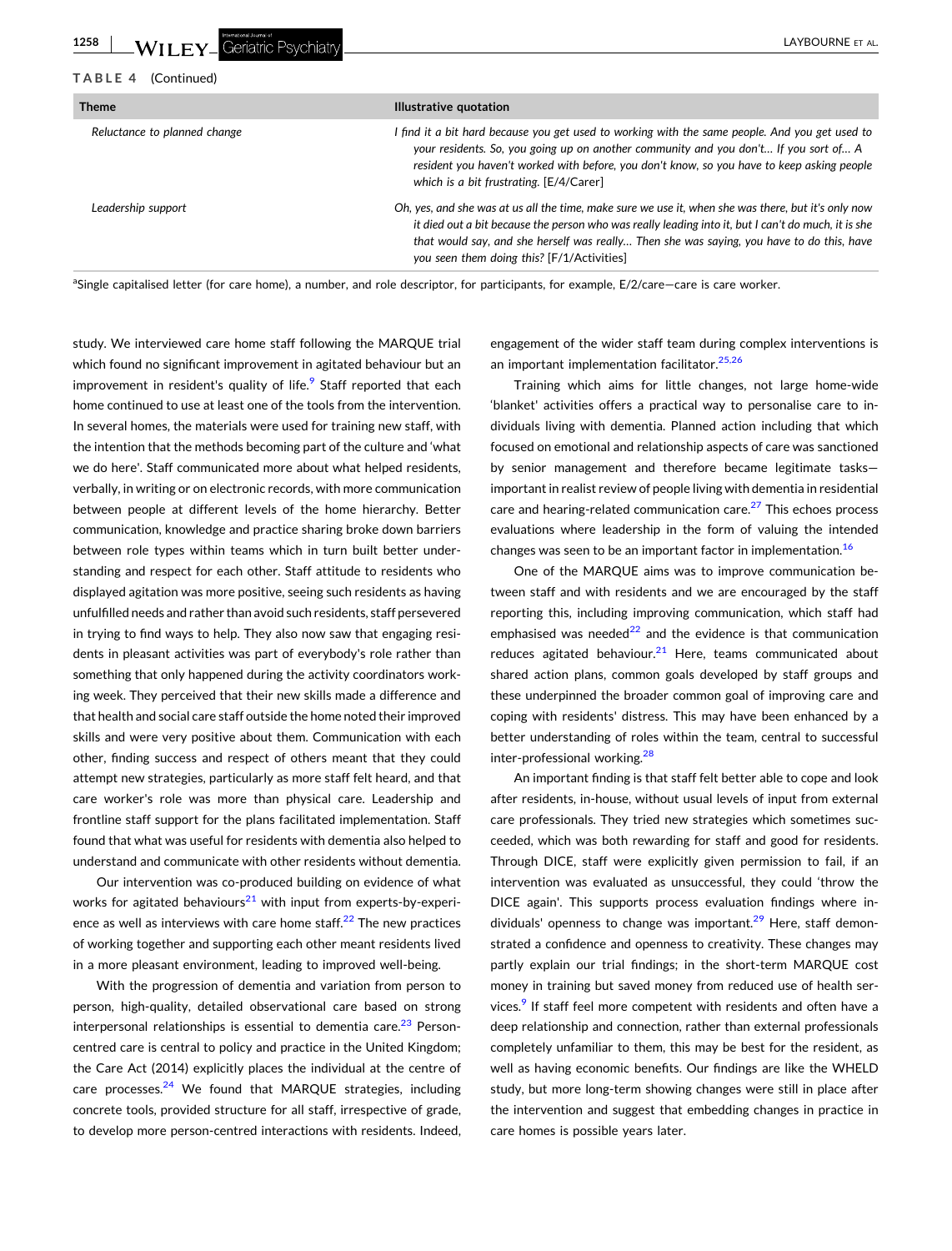# <span id="page-7-0"></span>**4.1** <sup>|</sup> **Implications of this research: Programme sustainability assessment**

We retrospectively considered the MARQUE intervention using the programme sustainability assessment (PSA) to give context to our findings on advisement of our manuscript referees. The PSA comprises eight constructs: environmental support, funding stability, partnerships, organisational capacity, programme evaluation, programme adaptation, communications and strategic planning. In the context of the academic UK research grant landscape, 'funding stability' was very high, with funding secured for the lifetime of the work. However, within this landscape, 'strategic planning' for future resource needs is competitive and not guaranteed. MAR-QUE has reasonable 'environmental support' built in through the role of Champions as well as agreement from home managers and sometimes suppliers. 'Partnerships' is also a strength of MARQUE with its coproduction with stakeholders, for example, our experts‐ by‐experience involvement throughout. There is strong 'organisational capacity' in MARQUE where it is designed to be building on what staff are already doing well. Related to this is MARQUE being intended to be adapted to individual care homes' own processes and practices, thus 'programme adaptation' is reasonable.

# **4.2** <sup>|</sup> **Strengths and limitations**

The qualitative interviews enabled us to collect wide-ranging perspectives from those who participated in the intervention. The interviewer was unknown to the participants, apart from the home managers, allowing some distance from the trial and the intervention itself but they may have wanted to paint a positive picture both for themselves and for the interviewer. Limitations include most participants being in senior positions. We therefore have less perspective from the people working most directly with people living with dementia. Grouped interviews were a compromise at the request of managers, for example, when multiple staff were on a break at the same time, interviews were scheduled to interview them together. Each participant was asked the same question individually or in the group setting. We think that the combination may have been overall a strength of the study allowing individuals to give views away from others in the home but within groups discussion added to the richness of the findings**.** We did not have the opportunity to speak with anyone new since the training to see if the handing over of the methods to new members of staff seemed to have an effect, although we asked to speak to new staff. Managers oversaw whom we could interview and may have chosen those who were more positive. Finally, only six out of then of ten homes in the original study participated, although homes were similar in characteristics, and it is possible that the non‐participating homes may have had a less positive experience.

# **4.3** <sup>|</sup> **Future research**

Future care homes' implementation research would benefit from considering the transmission of new practice from existing staffto new staff in the months and years post‐study. This should include utilising the home's induction processes as part of intervention implementation. In addition, a focus on staff in junior care roles, comprising the majority of the care workforce, could be a good direction for future research of complex interventions and their implementation.

# **5** <sup>|</sup> **CONCLUSION**

Trial homes continued to use MARQUE intervention components around 2 years later and staff judged they were useful. Broader effects still evident from staff accounts included improved team working, positive attitude to residents' behaviour which was now often viewed as showing need and amenable to staff help, and more personalised activities. New staff were introduced in a variety of ways to the intervention. These factors individually and together could potentially lead to the long‐term improved quality of life of residents in homes where it is implemented and sustained.

## **ACKNOWLEDGEMENTS**

We are extremely grateful to all the staff and managers at our care homes. We would like to thank North Thames Collaborative Leadership in Applied Health Research and Care and the Economic and Social Research Council for additional funds to carry out this work. Thank you to all the research assistants, PhD students and wider MARQUE research team, including Shirley Nurock, our expert‐by‐ experience.

## **CONFLICT OF INTERESTS**

There are none to declare for any author.

## **DATA AVAILABILITY STATEMENT**

The data that support the findings of this study are available from the corresponding author upon reasonable request.

#### **ORCID**

*Anne Laybourne* <https://orcid.org/0000-0002-9764-2346> **Penny Rapaport <b>b** <https://orcid.org/0000-0003-0479-6950> *Gill Livingston* <https://orcid.org/0000-0001-6741-5516>

#### **REFERENCES**

- 1. Patterson C. *World Alzheimer Report 2018: The State of the Art of Dementia Research*. New Frontiers.; 2018.
- 2. WHO. *Global Action Plan on the Public Health Response to Dementia 2017–2025*. WHO. 2017. [https://www.who.int/mental\\_health/](https://www.who.int/mental_health/neurology/dementia/action_plan_2017_2025/en/#.XxAkjF8tZiA.mendeley) [neurology/dementia/action\\_plan\\_2017\\_2025/en/#.XxAkjF8tZiA.me](https://www.who.int/mental_health/neurology/dementia/action_plan_2017_2025/en/#.XxAkjF8tZiA.mendeley) [ndeley.](https://www.who.int/mental_health/neurology/dementia/action_plan_2017_2025/en/#.XxAkjF8tZiA.mendeley) Accessed July 16, 2020.
- 3. Wittenberg R, Hu B, Barraza‐Araiza LF, Rehill A. *Projections of Older People with Dementia and Costs of Dementia Care in the United Kingdom, 2019–2040*. London: Care Policy Evaluation Centre;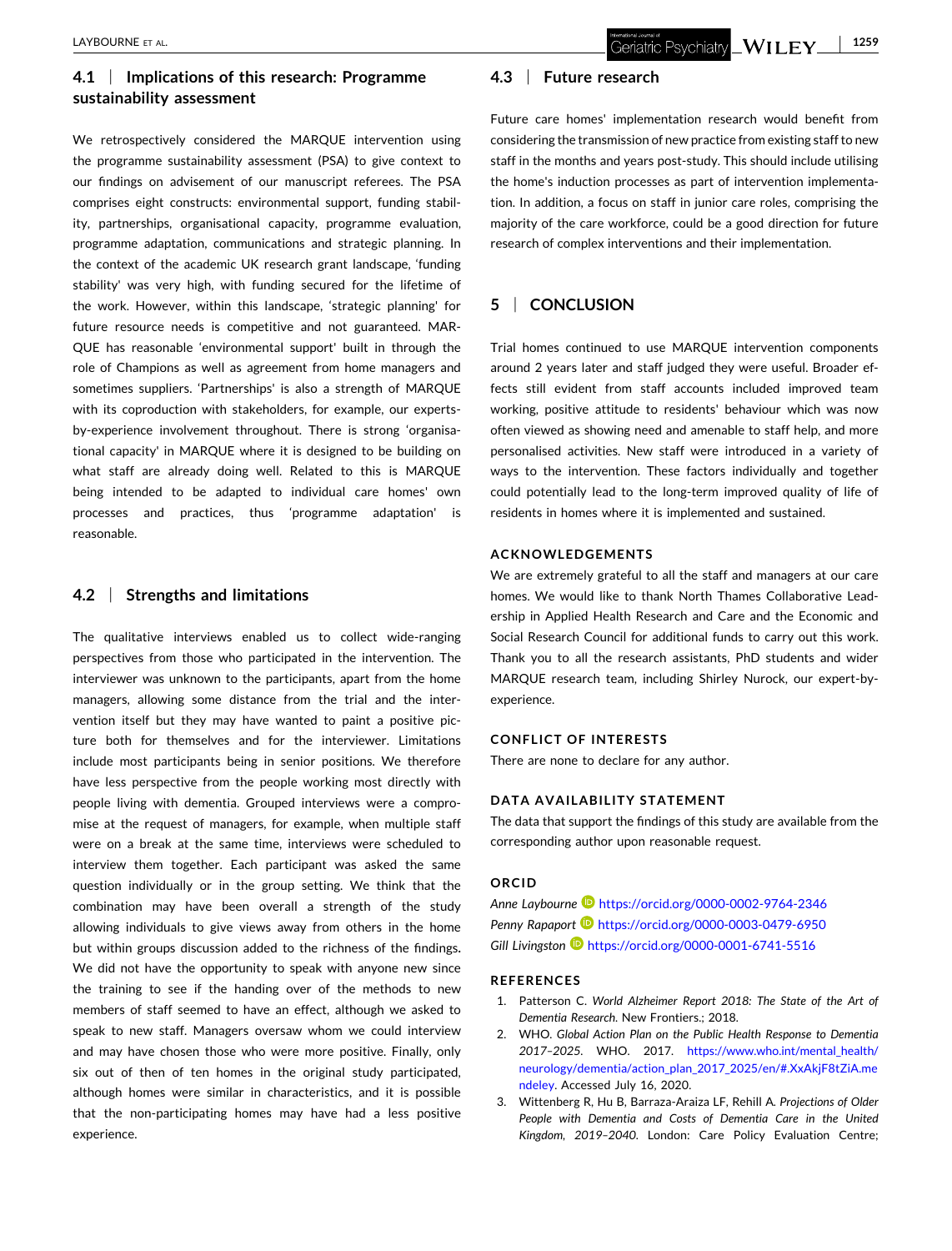<span id="page-8-0"></span>**1260** - LAYBOURNE ET AL.

2019:1–79. [https://www.alzheimers.org.uk/sites/default/files/2019](https://www.alzheimers.org.uk/sites/default/files/2019-11/cpec_report_november_2019.pdf)‐ [11/cpec\\_report\\_november\\_2019.pdf.](https://www.alzheimers.org.uk/sites/default/files/2019-11/cpec_report_november_2019.pdf)

- 4. Humphries R, Thorlby R, Holder H, Hall P, Charles A. In *Social Care for Older People: home truths. Research Report*. London: The King's Fund and Nuffield Trust. 2016.
- 5. Beerens HC, Sutcliffe C, Renom‐Guiteras A, et al. Quality of life and quality of care for people with dementia receiving long term institutional care or professional home care: the European Right-TimePlaceCare study. *J Am Med Dir Assoc*. 2014;15(1):54–61. [https://doi.org/10.1016/J.JAMDA.2013.09.010.](https://doi.org/10.1016/J.JAMDA.2013.09.010)
- 6. Patterson L. Making our health and care systems fit for an ageing population: David Oliver, Catherine Foot, Richard Humphries. King's fund March 2014. *Age Ageing*. 2014;43(5):731. [https://doi.org/10.](https://doi.org/10.1093/ageing/afu105) [1093/ageing/afu105](https://doi.org/10.1093/ageing/afu105).
- 7. Rapaport P, Livingston G, Murray J, Mulla A, Cooper C. Systematic review of the effective components of psychosocial interventions delivered by care home staff to people with dementia. *BMJ Open*. 2017;7(2). [https://doi.org/10.1136/bmjopen](https://doi.org/10.1136/bmjopen-2016-014177)‐2016‐014177.
- 8. Ballard C, Corbett A, Orrell M, et al. Impact of person‐centred care training and person‐centred activities on quality of life, agitation, and antipsychotic use in people with dementia living in nursing homes: a cluster‐randomised controlled trial. *PLoS Med*. 2018;15(2):1–18. <https://doi.org/10.1371/journal.pmed.1002500>.
- 9. Livingston G, Barber J, Marston L, et al. Clinical and cost-effectiveness of the Managing Agitation and Raising Quality of Life (MAR-QUE) intervention for agitation in people with dementia in care homes: a single‐blind, cluster‐randomised controlled trial. *Lancet Psychiatry*. 2019;6(4):293–304. [https://doi.org/10.1016/S2215](https://doi.org/10.1016/S2215-0366(19)30045-8)‐0366 [\(19\)30045](https://doi.org/10.1016/S2215-0366(19)30045-8)‐8.
- 10. Surr CA, Holloway I, Walwyn RE, et al. Dementia Care Mapping™ to reduce agitation in care home residents with dementia: the EPIC cluster RCT. *Health Technol Assess*. 2020;24(16):1–172. [https://doi.](https://doi.org/10.3310/hta24160) [org/10.3310/hta24160](https://doi.org/10.3310/hta24160).
- 11. Appelhof B, Bakker C, de Vugt ME, et al. Effects of a multidisciplinary intervention on the presence of neuropsychiatric symptoms and psychotropic drug use in nursing home residents withy oungonset dementia: behavior and evolution of young‐onset dementia part 2 (BEYOND‐II)study. *Am J Geriatr Psychiatr*. 2019;27(6):581– 589. [https://doi.org/10.1016/j.jagp.2018.12.032.](https://doi.org/10.1016/j.jagp.2018.12.032)
- 12. Fossey J, Masson S, Stafford J, Lawrence V, Corbett A, Ballard C. The disconnect between evidence and practice: a systematic review of person‐centred interventions and training manuals for care home staff working with people with dementia. *Int J Geriatr Psychiatr*. 2014;29(8):797–807. [https://doi.org/10.1002/gps.4072.](https://doi.org/10.1002/gps.4072)
- 13. Kaasalainen S, Williams J, Hadjistavropoulos T, et al. Creating bridges between researchers and long‐term care homes to promote quality of life for residents. *Qual Health Res*. 2010;20(12):1689– 1704. [https://doi.org/10.1177/1049732310377456.](https://doi.org/10.1177/1049732310377456)
- 14. Surr CA, Shoesmith E, Griffiths AW, Kelley R, McDermid J, Fossey J. Exploring the role of external experts in supporting staff to implement psychosocial interventions in care home settings: results from the process evaluation of a randomized controlled trial. *BMC Health Serv Res*. 2019;19(1):1–13. [https://doi.org/10.1186/s12913](https://doi.org/10.1186/s12913-019-4662-4)‐019‐4662‐4.
- 15. Fossey J, Garrod L, Tolbol Froiland C, Ballard C, Lawrence V, Testad I. What influences the sustainability of an effective psychosocial intervention for people with dementia living in care homes? A 9 to 12-month follow-up of the perceptions of staff in care homes involved in the WHELD randomised controlled trail. *Int J Geriatr Psychiatr*. 2019;34(5):674–682. <https://doi.org/10.1002/gps.5066>.
- 16. Ellis‐Smith C, Higginson IJ, Daveson BA, Henson LA, Evans CJ. How can a measure improve assessment and management of symptoms and concerns for people with dementia in care homes? A mixed‐ methods feasibility and process evaluation of ipos‐dem. *PLoS One*. 2018;13(7):1–29. <https://doi.org/10.1371/journal.pone.0200240>.
- 17. Pawson R, Wong G, Owen L. Known knowns, known unknowns, unknown unknowns: the predicament of evidence‐based policy. *Am J Eval*. 2011;32(4). <https://doi.org/10.1177/1098214011403831>.
- 18. Kales HC, Gitlin LN, Lyketsos CG. Management of neuropsychiatric symptoms of dementia in clinical settings: recommendations from a multidisciplinary expert panel. *J Am Geriatr Soc*. 2014;62(4):762– 769. [https://doi.org/10.1111/jgs.12730.](https://doi.org/10.1111/jgs.12730)
- 19. Braun V, Clarke V. Qualitative research in psychology using thematic analysis in psychology using thematic analysis in psychology. *Qual Res Psychol*. 2006;3(2):77–101. [http://www.tandfonline.com/action/](http://www.tandfonline.com/action/journalInformation?journalCode=uqrp20%5Cnhttp://www.tandfonline.com/action/journalInformation?journalCode=uqrp20) journalInformation?journalCode=[uqrp20%5Cnhttp://www.tandfon](http://www.tandfonline.com/action/journalInformation?journalCode=uqrp20%5Cnhttp://www.tandfonline.com/action/journalInformation?journalCode=uqrp20) [line.com/action/journalInformation?journalCode](http://www.tandfonline.com/action/journalInformation?journalCode=uqrp20%5Cnhttp://www.tandfonline.com/action/journalInformation?journalCode=uqrp20)=uqrp20.
- 20. Starks H, Trinidad SB. Choose your method: a comparison of phenomenology, discourse analysis, and grounded theory. *Qual Health Res*. 2007;17(10):1372–1380. [https://doi.org/10.1177/1049732307](https://doi.org/10.1177/1049732307307031) [307031.](https://doi.org/10.1177/1049732307307031)
- 21. Livingston G, Kelly L, Lewis-Holmes E, et al. Non-pharmacological interventions for agitation in dementia: systematic review of randomised controlled trials. *Br J Psychiatry*. 2014;205(6):436–442. <https://doi.org/10.1192/bjp.bp.113.141119>.
- 22. Rapaport P, Livingston G, Hamilton O, et al. How do care home staff understand, manage and respond to agitation in people with dementia? A qualitative study. *BMJ Open*. 2018;8(6). [https://doi.org/10.](https://doi.org/10.1136/bmjopen-2018-022260) [1136/bmjopen](https://doi.org/10.1136/bmjopen-2018-022260)‐2018‐022260.
- 23. Kitwood T, Bredin K. Towards a theory of dementia care: personhood and well‐being. *Ageing Soc* 1992;12(3):269–287. [https://doi.](https://doi.org/10.1017/S0144686X0000502X) [org/10.1017/S0144686X0000502X](https://doi.org/10.1017/S0144686X0000502X).
- 24. Care Act. 2014:c.23. [http://www.legislation.gov.uk/ukpga/2014/23/](http://www.legislation.gov.uk/ukpga/2014/23/contents/enacted) [contents/enacted](http://www.legislation.gov.uk/ukpga/2014/23/contents/enacted)
- 25. Tappen RM, Wolf DG, Rahemi Z, et al. Barriers and facilitators to implementing change initiative in long‐term care utilizing the INTERACT quality improvement program. *Health Care Manag*. 2017;36(3):219–230. [https://doi.org/10.1097/HCM.00000000000](https://doi.org/10.1097/HCM.0000000000000168) [00168](https://doi.org/10.1097/HCM.0000000000000168).
- 26. Keenan J, Poland F, Manthorpe J, Hart C, Moniz‐Cook E. Implementing e‐learning and e‐tools for care home staff supporting residents with dementia and challenging behaviour: a process evaluation of the ResCare study using normalisation process theory. *Dementia*. 2020;19(5):1604–1620. [https://doi.org/10.1177/](https://doi.org/10.1177/1471301218803195) [1471301218803195](https://doi.org/10.1177/1471301218803195).
- 27. Crosbie B, Ferguson M, Wong G, Walker DM, Vanhegan S, Dening T. Giving permission to care for people with dementia in residential homes: learning from a realist synthesis of hearing-related communication. *BMC Med*. 2019;17(1):1–16. [https://doi.org/10.1186/](https://doi.org/10.1186/s12916-019-1286-9) [s12916](https://doi.org/10.1186/s12916-019-1286-9)‐019‐1286‐9.
- 28. Harrod M, Weston LE, Robinson C, Tremblay A, Greenstone CL, Forman J. "It goes beyond good camaraderie": a qualitative study of the process of becoming an inter‐professional healthcare "teamlet". *J Interprof Care*. 2016;30(3):295–300. [https://doi.org/10.3109/](https://doi.org/10.3109/13561820.2015.1130028) [13561820.2015.1130028](https://doi.org/10.3109/13561820.2015.1130028).
- 29. Surr CA, Griffiths AW, Kelley R, et al. The implementation of dementia care mapping in a randomized controlled trial in long‐term care: results of a process evaluation. *Am J Alzheimer's Dis Other Demen*. 2019;34(6):390–398. [https://doi.org/10.1177/1533317519](https://doi.org/10.1177/1533317519845725) [845725.](https://doi.org/10.1177/1533317519845725)

**How to cite this article:** Laybourne A, Rapaport P, Livingston G. Long‐term implementation of the Managing Agitation and Raising QUality of lifE intervention in care homes: A qualitative study. *Int J Geriatr Psychiatry*. 2021;36:1252–1263. <https://doi.org/10.1002/gps.5519>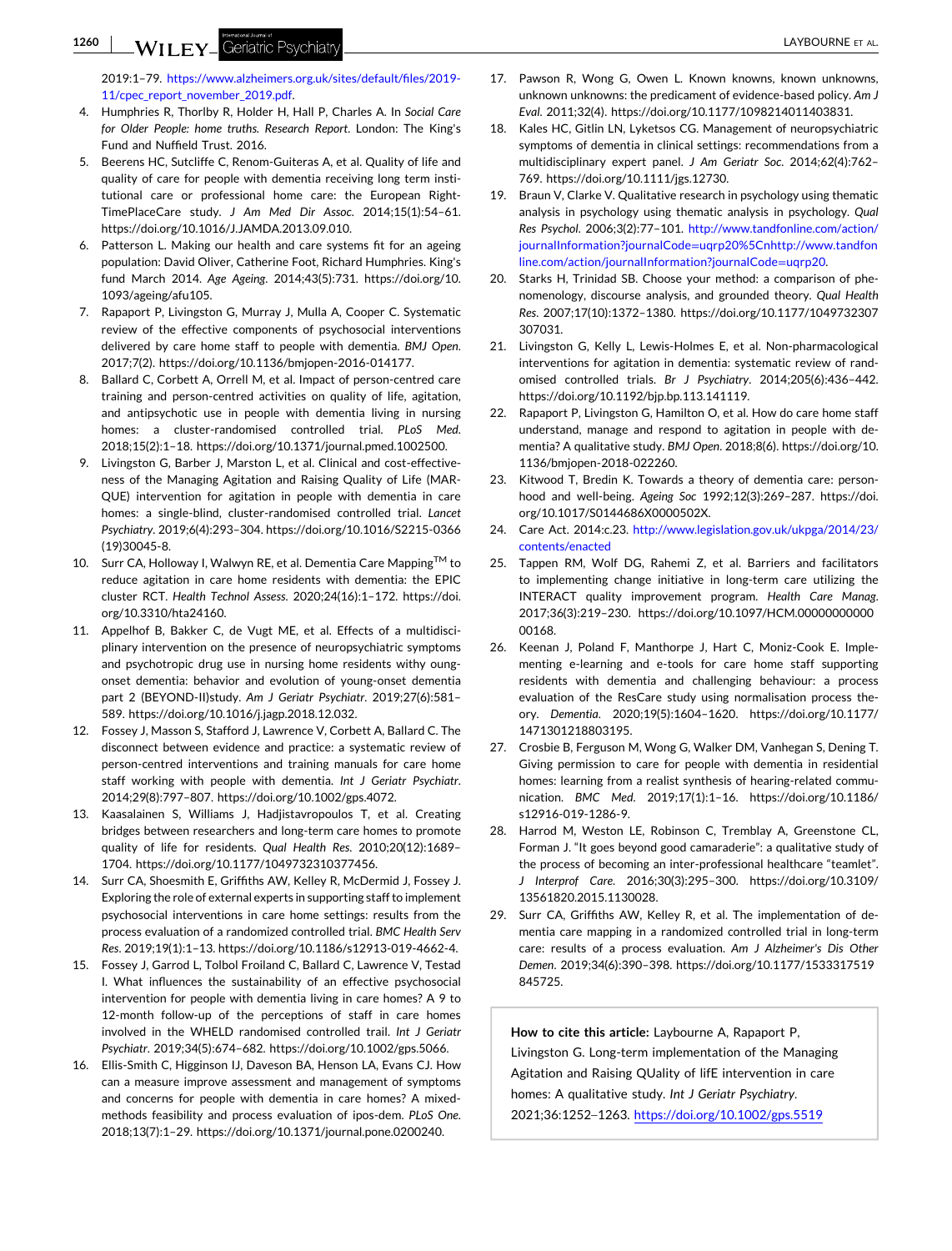# **APPENDIX 1**

Action plans themed by the main MARQUE sessions for care homes

# taking part in study.

| Call-To-Mind                                                                                                                                                                                                                                                                                                                                                                     | <b>DICE</b>                                                                                                                                                                                                                                                                                                                                                                                                       | <b>Pleasant events</b>                                                                                                                                                                                                                                                                                                                                                         | Communication                                                                                                                                                                                                                                                                                                                                                                                                                                                               | Relaxation                                                                                                                                                                                                                                                                                                                                                                                                                    |
|----------------------------------------------------------------------------------------------------------------------------------------------------------------------------------------------------------------------------------------------------------------------------------------------------------------------------------------------------------------------------------|-------------------------------------------------------------------------------------------------------------------------------------------------------------------------------------------------------------------------------------------------------------------------------------------------------------------------------------------------------------------------------------------------------------------|--------------------------------------------------------------------------------------------------------------------------------------------------------------------------------------------------------------------------------------------------------------------------------------------------------------------------------------------------------------------------------|-----------------------------------------------------------------------------------------------------------------------------------------------------------------------------------------------------------------------------------------------------------------------------------------------------------------------------------------------------------------------------------------------------------------------------------------------------------------------------|-------------------------------------------------------------------------------------------------------------------------------------------------------------------------------------------------------------------------------------------------------------------------------------------------------------------------------------------------------------------------------------------------------------------------------|
| Activities co-coordinators<br>will play Call to Mind on<br>Wednesdays with<br>residents. Carers will<br>play it during lounge<br>time (2-4:30 pm) on 30<br>min rotations. Managers<br>and champions to<br>continue to remind<br>carers to play Call to<br>Mind during rotations.<br>Keep a a record form for<br>each resident in red Call<br>to Mind folder on each<br>floor (B) | Modified DICE plan on the<br>unit to quickly learn<br>about residents (A)                                                                                                                                                                                                                                                                                                                                         | Stop every week for 15<br>minutes pleasant<br>events (A)                                                                                                                                                                                                                                                                                                                       | Create board for visual cues Continue guided imagery<br>(A) Lockable cabinets on<br>each unit for care plans,<br>medication charts (A)                                                                                                                                                                                                                                                                                                                                      | sessions, for staff but<br>also try out with<br>residents (A)                                                                                                                                                                                                                                                                                                                                                                 |
| Continue using Call to Mind Carers will complete<br>with residents: as part of<br>the activity schedule/as<br>and when staff have time<br>(and part of key worker<br>sessions)/keep<br>encouraging carers to<br>use it (D)                                                                                                                                                       | <b>Distressed Reaction</b><br>Monitor forms each time<br>residents get agitated -<br>recording what helped,<br>what didn't help and all<br>likely causes of agitation.<br>Nurses will lead<br>discussion of residents<br>during special days and<br>create/evaluate DICE<br>plans for agitated<br>residents. Nurses will<br>also lead discussion of<br>DICE plans with carers<br>as needed during<br>handover (B) | Finding a pat-dog activity $\&$ Managers will reserve 5<br>Keep stress balls on the<br>wing (for residents to<br>use) (A)                                                                                                                                                                                                                                                      | minutes at morning<br>handover to bring up any<br>issues that have arisen in<br>the team and with<br>relatives, saying<br>something like "does<br>anyone have any<br>communication issues<br>today in the team or<br>with relatives?" The<br>team can use the<br>communication book to<br>document any issues.<br>Put up posters in the<br>kitchen, laundry, staff<br>lounge etc with a<br>reminder of assertive<br>communication and<br>other communication<br>styles. (B) | Posters will promote and<br>remind people of<br>relaxation techniques to<br>use during stressful<br>times. Posters will be put<br>up in staff room, nurses<br>station etc. (B)                                                                                                                                                                                                                                                |
| Use Call to Mind on<br>communities and find<br>existing games in the<br>home. Team to carry<br>cards with them (E)                                                                                                                                                                                                                                                               | time and 'standing up<br>meeting'/morning<br>handover), all staff can<br>work through DICE<br>record forms for<br>agitated residents.<br>Laminated record forms<br>can be used as a prompt<br>to think through reasons<br>for agitation and to<br>develop strategies. If<br>staff want to record new<br>ideas, a record form can<br>be completed and added<br>to the resident's care<br>plan (D)                  | During weekly quality circle All care staff will write down Every morning at the<br>any pleasant events they<br>do with residents on the<br>chart in the 'MARQUE'<br>folder in the nurse's<br>station on each floor.<br>Once a month ID<br>alongside managers will<br>choose the "pleasant<br>events person of the<br>month" and they get a<br>£10 voucher and a<br>badge. (B) | handover meetings on<br>each floor, there will be<br>an open invitation for<br>staff to share any tip<br>they have about specific<br>residents. This could be<br>Particular likes or<br>dislikes/Ways to<br>communicate well with<br>them/Things which help<br>when they get agitated.<br>Home to add this to the<br>agenda for meetings (D)                                                                                                                                | Staff particularly value<br>relaxation exercises and<br>think they would benefit<br>from dedicated<br>relaxation time, not part<br>of their break: between<br>2-3pm. Allocate times<br>for staff to use the<br>warmer room/staff<br>room to play relaxation<br>exercises on a CD OR at<br>the beginning or end of<br>quality circle time. One<br>member of staff reads<br>relaxation exercise for<br>the others to follow (D) |

(Continues)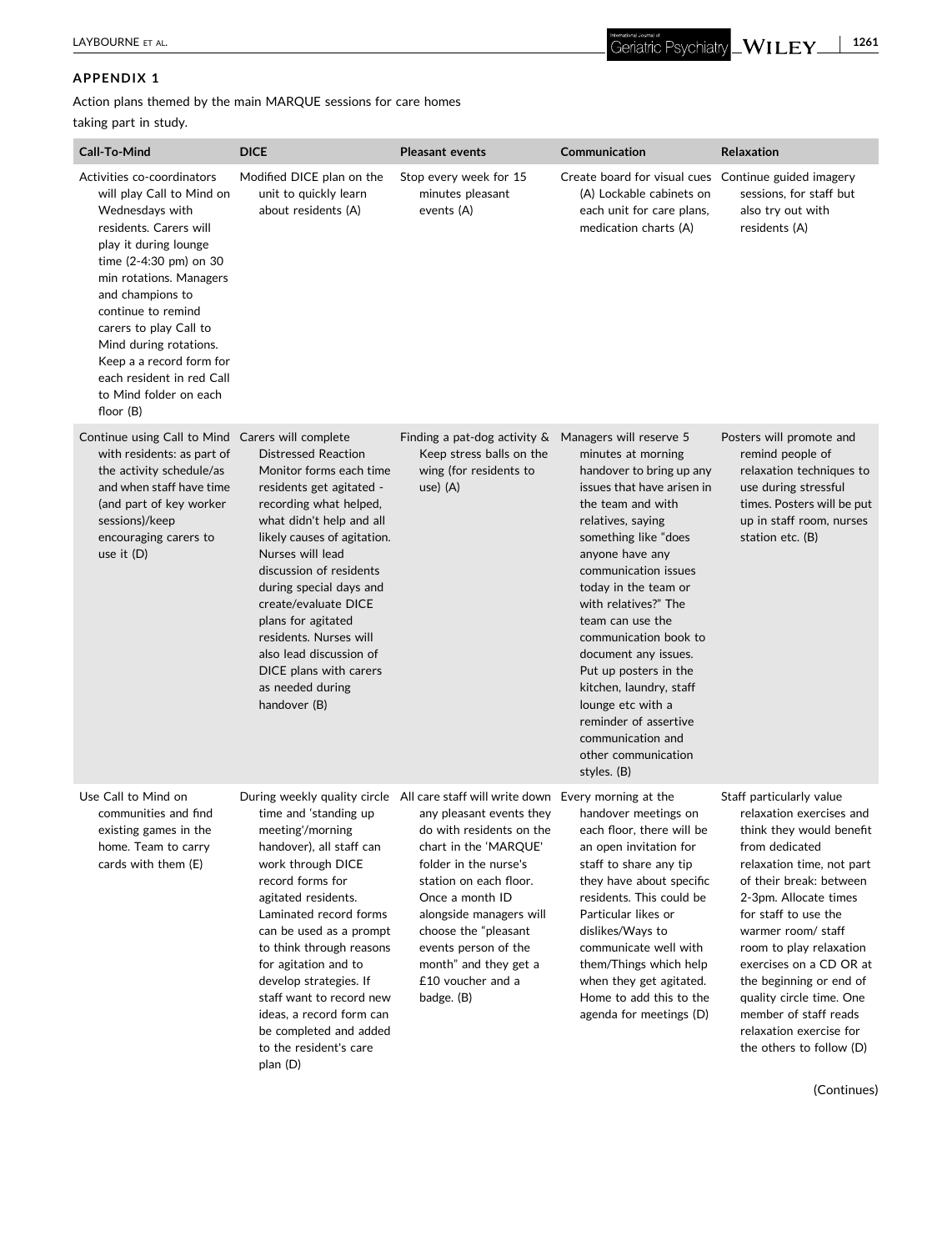# **APPENDIX 1** (Continued)

| Call-To-Mind                                                                                                                                                                                                                                                                                                                                                                                                                                                                                                     | <b>DICE</b>                                                                                                                                                                                                                                                                                                                                                                                                                                                                                                 | <b>Pleasant events</b>                                                                                                                                                                                                                                                                                                                                                                                                                                                                                                              | Communication                                                                                                                                                                                                                                                                                                                                                                                                                                                                                                                                                                      | Relaxation                                                                                                                                                                                  |
|------------------------------------------------------------------------------------------------------------------------------------------------------------------------------------------------------------------------------------------------------------------------------------------------------------------------------------------------------------------------------------------------------------------------------------------------------------------------------------------------------------------|-------------------------------------------------------------------------------------------------------------------------------------------------------------------------------------------------------------------------------------------------------------------------------------------------------------------------------------------------------------------------------------------------------------------------------------------------------------------------------------------------------------|-------------------------------------------------------------------------------------------------------------------------------------------------------------------------------------------------------------------------------------------------------------------------------------------------------------------------------------------------------------------------------------------------------------------------------------------------------------------------------------------------------------------------------------|------------------------------------------------------------------------------------------------------------------------------------------------------------------------------------------------------------------------------------------------------------------------------------------------------------------------------------------------------------------------------------------------------------------------------------------------------------------------------------------------------------------------------------------------------------------------------------|---------------------------------------------------------------------------------------------------------------------------------------------------------------------------------------------|
| on each floor after<br>breakfast and lunch in<br>small groups once/ twice<br>per week if residents<br>want to play. Encourage<br>relatives to join in.<br>Activity co-ordinator to<br>ensure Call to Mind is<br>built into activities plan<br>during Namaste / café<br>time and can delegate<br>this to carers when they<br>are rota'd on to<br>activities. 1:1 use with<br>residents who are mostly<br>in their rooms. It is<br>important to offer Call to<br>Mind and a choice of<br>other pleasant events (F) | Use Call to Mind in lounges DICE folder with blank DICE Activities will create 3-4<br>record forms and DICE<br>plans to be accessible to<br>all carers in each lounge.<br>Carers to complete step<br>by step DICE record<br>forms when agitation<br>occurs. Completed DICE<br>record forms will be kept<br>in DICE folders. Senior<br>carers will look at<br>completed DICE record<br>forms and complete<br>DICE plans for agitated<br>residents on Mondays<br>when resident care plans<br>are reviewed (C) | new playlists to put on<br>the two iPads after<br>finding out what type of<br>music residents like.<br>Some suggestions were<br>Reggae music, Rock<br>music, Gospel and<br>African music. Care<br>assistants can access<br>playlists and are<br>encouraged to use<br>playlists; especially on<br>weekends and in<br>evenings when activities<br>are not there $(B)$                                                                                                                                                                 | On Wednesdays staff will<br>have meetings in their<br>units while senior staff<br>are in their weekly<br>handover meeting.<br>[Manager] will also join<br>unit meetings, coming to<br>a different unit each<br>week. This general staff<br>meeting can be used to<br>keep discussing ideas<br>from MARQUE such as:<br>communication;<br>teamwork; sharing of<br>ideas; relaxation<br>exercises; pleasant<br>events with residents;<br>residents: relatives. This<br>is a time to share<br>information and ideas.<br>get to know each other<br>better and support each<br>other (C) | Staff relaxation: "The [home]<br>Stretch" and / or having<br>stretches up on the wall<br>in quiet staff room. See if<br>it might be possible to<br>organise a staff Tai Chi<br>session? (E) |
|                                                                                                                                                                                                                                                                                                                                                                                                                                                                                                                  | Keep using DICE approach:<br>DICE plans as summary<br>sheets of residents; use<br>the record forms and<br>steps (D-I-C-E) for more<br>serious or hard to<br>manage agitation; to<br>have a folder containing<br>all DICE plans/ one page<br>summary sheets in the<br>study AND a copy in the<br>files in people's rooms (E)                                                                                                                                                                                 | Create weekly pleasant<br>events schedule where<br>everyone can see it with<br>different suggested<br>events each day, such as:<br>Call To Mind; dancing or<br>singing with residents;<br>painting or drawing;<br>hand massages; using<br>musical instruments;<br>board games on<br>Saturdays; taking<br>residents out for short<br>trips. [Carer] to create<br>pleasant events schedule<br>each week with help<br>from 'pleasant event<br>champions' from each<br>unit. Pleasant event<br>schedules to be<br>approved by [CHM] (C) | CHM to inform relatives<br>about happenings in the<br>home through Facebook<br>and the new website<br>once it launches. Pleasant<br>events schedule will be<br>uploaded to Facebook or<br>the website each week so<br>relatives can keep up to<br>date and join in with<br>pleasant events and<br>activities happening in<br>the home (C)                                                                                                                                                                                                                                          | Regularly using relaxation<br>techniques in the home<br>and in the team.<br>Stretching and signal<br>breath most likely (E)                                                                 |
|                                                                                                                                                                                                                                                                                                                                                                                                                                                                                                                  | There will be a folder on<br>each floor with blank<br>DICE plans / record<br>forms. This will also<br>contain a reminder of '5<br>main causes of agitation'<br>(and a poster version,<br>for a reminder on the<br>wall.) After a resident<br>has been agitated, any<br>staff member can<br>complete a plan to share<br>ideas of what has<br>worked and return this<br>to the folder (F)                                                                                                                     | Starting to create memory<br>boxes: staff to gather<br>information form<br>residents about what<br>they might like to have in<br>their memory boxes (E)                                                                                                                                                                                                                                                                                                                                                                             | What do I like?" sheet. This<br>is mostly for team<br>members working in<br>other communities, but<br>also for new team<br>members. Names,<br>nicknames,<br>communication<br>strategies, personal care<br>tips (e.g. what<br>assistance I need, what<br>can I do independently),<br>drinks/snacks, pleasant<br>events (E)I                                                                                                                                                                                                                                                         |                                                                                                                                                                                             |